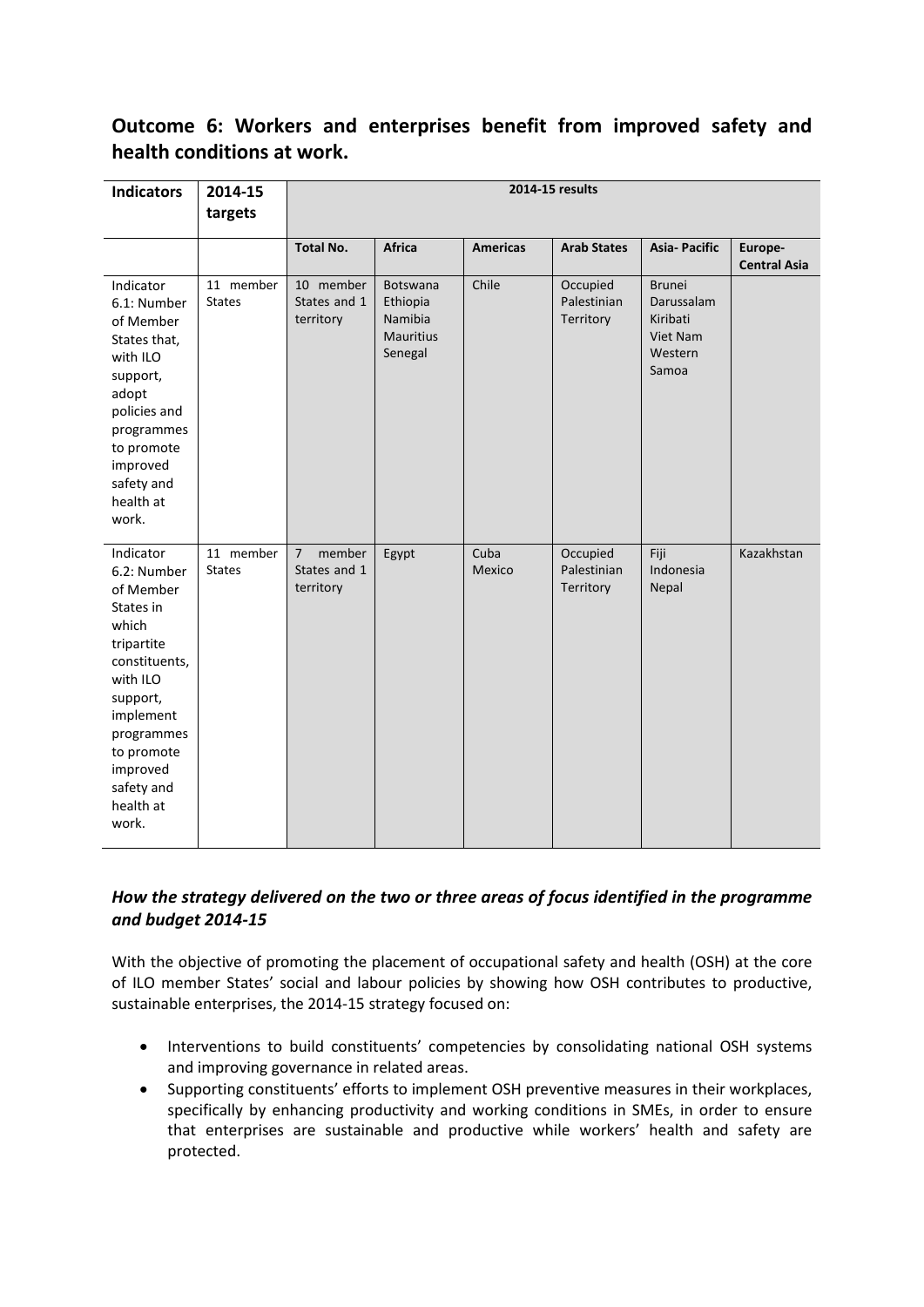This strategy was implemented through a combination of technical assistance activities that were developed in response to needs identified by constituents. These activities included consultations and dialogues related to OSH policy, related capacity building for constituents, incorporation of ILO tools into national OSH strategies, development of new technical tools and efforts to increase awareness and support OSH advocacy.

Tripartite consultation was important throughout the implementation of the various activities, especially in identifying needs and gaps, confirming the commitment of interested stakeholders, ensuring participation of the tripartite partners and developing feasible and practical tools and implementation mechanisms. The outputs of assistance activities include national OSH profiles, policies, programmes, strategies and training plans in countries that sought ILO assistance.

In order to deliver timely and effective strategies that met the needs of constituents, activities often went beyond a single Programme and Budget outcome and required collaboration among headquarters departments and between field and headquarters staff. The areas of critical importance (ACIs) construct served as a new, innovative platform for the ILO's technical development work. In particular, ACIs 4, 7 and 8 contributed to progress in the area of OSH. For example, the first specialized law on OSH in Viet Nam, adopted in 2015, is a remarkable achievement and a significant example of Office-wide assistance under ACI 7.

### *How the strategy delivered support to constituents*

With ILO support, member States strengthened their policies, strategies and mechanisms for the promotion of improved safety and health at work and the tripartite constituents' capacities were strengthened with a view to the effective implementation of those programmes.

For example, the national capacity in OSH risk assessment and management, a principal methodology for improving workplace safety and health, was enhanced in Cuba and Mexico by integrating ILO tools into the national strategy, developing a national standard and by training key stakeholders.

In addition, constituents were equipped with the necessary skills to develop a new OSH training programme, promote an OSH management system, establish or revitalize tripartite OSH mechanisms, improve OSH data collection systems and statistics, manage psychosocial risks and promote health and well-being at work.

Countries were also equipped with the capacity to organize awareness-raising events with ILO assistance and tools by observing the World Day for Safety and Health at Work or organizing national or sectoral OSH promotional events.

#### *How the strategy helped to address gender equality and non-discrimination*

In addition to differences in their jobs and occupations and in their societal roles and responsibilities, women and men may be exposed to different physical and psychological risks at work. Thus, gendersensitive control measures are required. The ILO Global Database On Occupational Safety and Health Legislation (LEGOSH) provides a breakdown of the specific protections given to working women – including pregnant and breastfeeding workers – under States' legislation, as well as provisions that limit their access to specific occupations, undertakings or shifts and employers' responsibility to provide them with protective equipment.

Discrimination, including sexual harassment, is a psychological hazard in the workplace. It is one of the components of the ILO SOLVE methodology and is addressed through SOLVE training at the ITC-ILO and in the regions.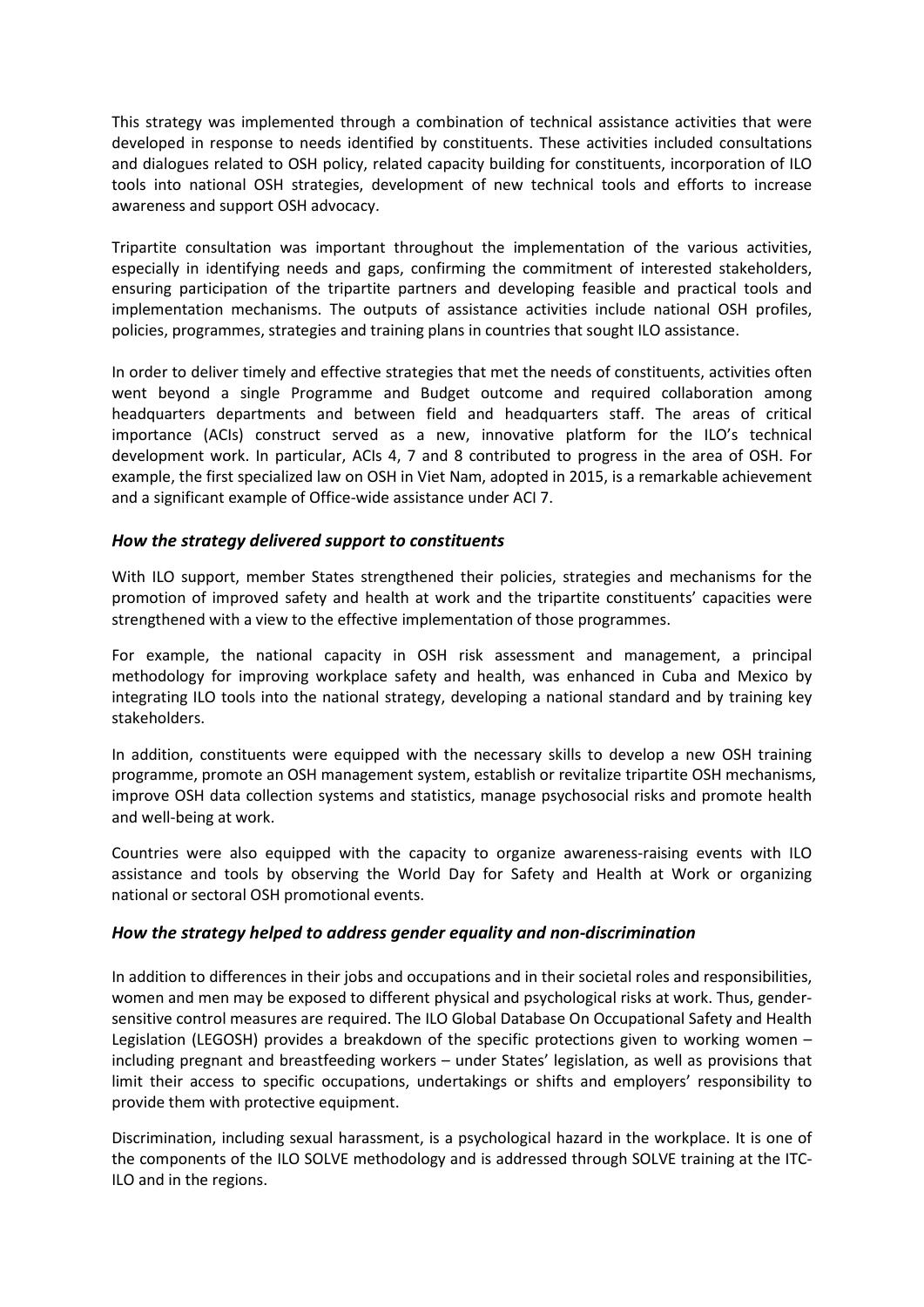### *Significant external partnerships that have helped in delivering the strategy*

Continuous partnerships with specialized UN agencies are necessary in specific technical areas. The ILO has a strong partnership with the World Health Organization (WHO) in the area of occupational health, including silicosis and asbestos-related diseases, non-communicable diseases, diagnostic criteria for occupational diseases and chemical safety. For the development of safety standards on the protection of workers from radiation exposure, the ILO works in collaboration with the International Atomic Energy Agency (IAEA). The International Social Security Association (ISSA) was an important partner in the organization of the XX World Congress on Safety and Health at Work 2014 and of the thirty-fourth ILO/ISSA A+A International Safety and Health Conference (2015). Cooperation with regional organizations such as the European Agency for Safety and Health at Work (EU-OSHA), the Association of Southeast Asian Nations (ASEAN) Occupational Safety and Health Network (ASEAN-OSHNET) and the Inter-African Association for the Prevention of Occupational Risks (IAPRP) was pursued through collaboration on awareness raising activities, joint workshops and knowledge management. Further, the ILO has partnered with the International Commission on Occupational Health (ICOH), the International Ergonomics Association (IEA) and European Network Education and Training in Occupational Safety and Health (ENETOSH) in developing new strategies and tools.

| <b>Significant outputs</b> |                                                                                                                                                                                                                                                                                                                                                                                                                                                                                                                                                                                                                                                                                                                                                                                                                                                                                                                                                                                                                           |
|----------------------------|---------------------------------------------------------------------------------------------------------------------------------------------------------------------------------------------------------------------------------------------------------------------------------------------------------------------------------------------------------------------------------------------------------------------------------------------------------------------------------------------------------------------------------------------------------------------------------------------------------------------------------------------------------------------------------------------------------------------------------------------------------------------------------------------------------------------------------------------------------------------------------------------------------------------------------------------------------------------------------------------------------------------------|
|                            | The ILO report entitled Safety and Health at Work: A Vision for Sustainable Prevention provides<br>the latest global estimates of occupational accidents and work-related diseases based on the best<br>available resources. It also reviews achievements in the promotion of sustainable prevention at<br>the global, regional and national levels and calls for greater participatory efforts to achieve safer<br>and healthier workplaces.<br>The Checkpoints application series (Ergonomics, Ergonomics in Agriculture and Stress Prevention)<br>allows users to explore illustrated descriptions of each checkpoint and best practice<br>recommendations and to develop interactive checklists tailored to their workplaces. The offline<br>mode is particularly useful for walk-throughs and inspection in SMEs and remote workplaces.<br>One year after its launch, the Ergonomic application been downloaded over 2,000 times<br>worldwide. These applications are supported and promoted through several partner |
| Knowledge generation       | organizations for wider users.                                                                                                                                                                                                                                                                                                                                                                                                                                                                                                                                                                                                                                                                                                                                                                                                                                                                                                                                                                                            |
| and management             | The 2015 World Day for Safety and Health at Work interactive website and report: the interactive<br>$\bullet$<br>website targets a wider audience and contains new and more detailed information, including on<br>the role of each stakeholder and on key OSH trends, as well as a campaign kit that includes a<br>PowerPoint presentation with notes, a poster and a brochure. The report outlines the activities<br>that took place around the world in observance of the 2015 World Day for Safety and Health at<br>Work.                                                                                                                                                                                                                                                                                                                                                                                                                                                                                              |
|                            | During the Ebola virus disease (EVD) outbreak in 2014, the ILO Ebola Technical Working Group,<br>which comprises five technical units, worked in collaboration with the region and the WHO,<br>developed OSH instruments and tools to build constituents' EVD preparedness and response<br>capacity, including by producing a joint WHO/ILO briefing note for workers and employers, a<br>poster on the seven actions to be taken in response to EVD and an information leaflet. These<br>tools were also provided to delegates to the Governing Body.                                                                                                                                                                                                                                                                                                                                                                                                                                                                    |
| Upstream policy advice     | Globally, greater attention is being paid to OSH as a prerequisite for poverty eradication and<br>$\bullet$<br>economic development and high-level discussions are taking place. In particular, the Group of 20<br>(G20), in its 2015 Ankara labour and employment ministerial declaration, recommended that<br>governments ensure decent health and safety conditions for all workers as part of a range of<br>measures to strengthen labour demand and foster new and better job creation. Consequently,<br>the ILO assisted the Group's member countries by developing and proposing OSH indicators for<br>inclusion in their employment plans and with a view to the development of a G20 OSH expert<br>network. The Office also contributed to the update of the World Bank Environmental and Social<br>Framework by providing consolidated comments that encouraged the inclusion of requirements<br>and responsibilities for employers and workers as set out in the key ILO OSH Conventions.                      |
|                            | Based on the August 2013 agreement between the two organizations, the ILO worked with the<br>International Organization for Standardization (ISO) to develop a new standard, ISO 45001, on<br>occupational health and safety management systems. Through participation in ISO meetings, the<br>ILO has endeavoured to ensure that ISO 45001 respects and does not conflict with the relevant                                                                                                                                                                                                                                                                                                                                                                                                                                                                                                                                                                                                                              |